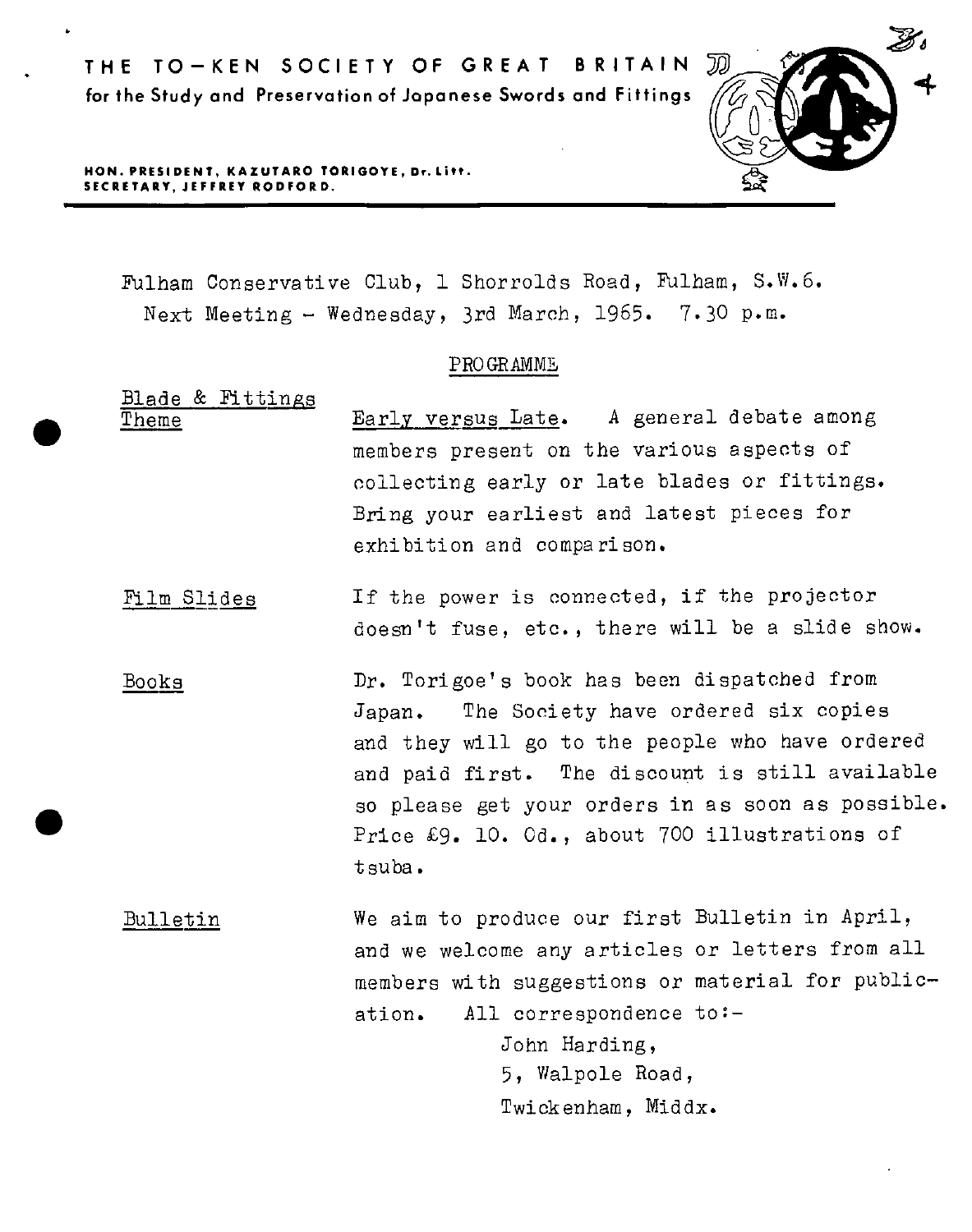A summary of the talk given by Bon Dale at the Society's meeting on February Jrd, 1965.

Judging from the blade appraisal session we had at the last meeting it would seem that some members may be a little hazy as to what is meant by a GOOD Boshi. This is all that this talk is intended to cover; the estimation of a Good Boshi. No attempt will be made to cover the many kinds and styles of Boshi, many of which can be used as identification features for certain Schools and for individual swordsmiths.

First, to define what is meant by the word Boshi. B.W. Robinson's "Primer" says: "The tempered edge above the yokote". This is a little narrow perhaps, because it does not allow for )lades without yokote, for example hira-dzukri blades. Yumoto in "Samurai Sword" gives the definition "Tempered lines on points, found in many styles".

•

•

This is better, in other words, Boshi is the pattern of Hamon within the point of a blade, and that includes blades of all types.

However, this is a deceptively simple statement, because what the definition leaves out is that this pattern or line of tempering, MUST BE PRESENT.

This may seem very obvious, but to illustrate the point: If one examines a blade, with say a view to buying in a shop or elsewhere, if one finds that the blade has no yakiba, there is no question, OUT it goes! What, no yaki ba, no hamon? Hopeless, <sup>a</sup> fake! Finished. On the other hand, if the line of hamon is obvious, or fairly obvious, depending on the condition, but the Boshi is obscure or even non-existent, the tendency is to ignore this. The tendency is to find excuses for the lack of Boshi, to twist the blade about, hold it at different angles and to look for the Boshi. The Boshi should not have to be looked for, IT SHOULD BE THERE WITHOUT QUESTION, as well defined as the rest of the hamon.

## BOSHI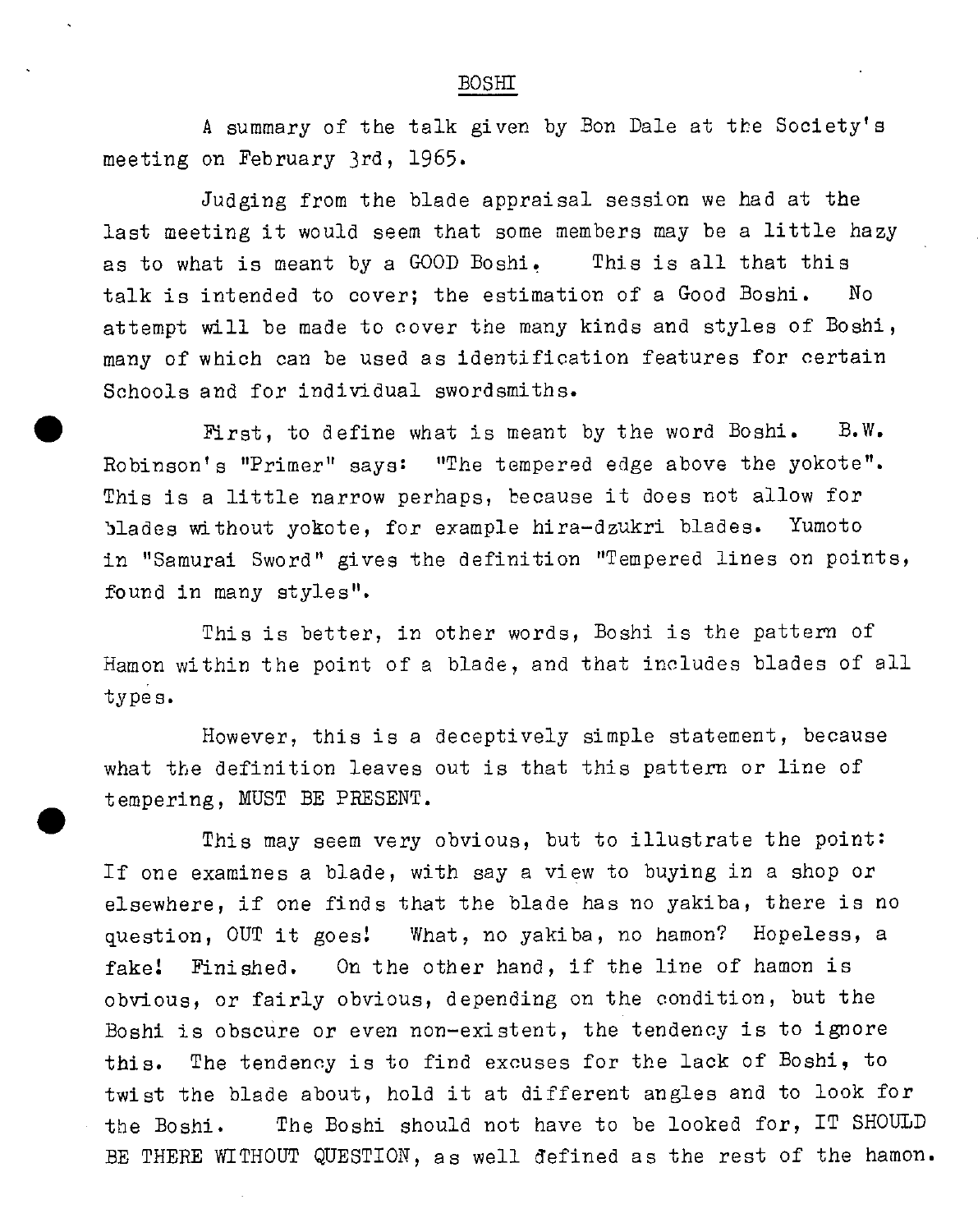Examine Oshigata drawings of blades in Japan, for example in Juyo Token Nado Zufu, ALL will be found to have Boshi. The Boshi is an essential part of a good blade, in fact, together with the Hamon work on the Monouchi, the most important part.

The blade illustrated in drawing 1 by Yamato no kami Yoshimichi, is a very simple and very good example of "the tempering line within the poirt of a sword". The blade has a very controlled simple Suguha style yakiba which continues with absolutely no falling off or obscurity into the Kissaki, to form a simple 0-Maru Boshi.

And tbis is the lesson, whatever the type of Boshi it should be clear and well defined like that, even if it is very complex. No looking, no excuses.

•

•

Drawing No.2 is not a good Boshi, it is a boshi gone wrong, a rice pudding boshi, no form, it is cloudy, misty, woolly and obscure. Difficult to draw in this medium, but too often seen in real life. It would not be an exaggeration to say that sixty-five per cent of all the blades we are privileged to collect in this country have Boshi of this type.

Poor Boshi of this kind must not be confused with Ichimai Boshi, Drawing 3, in which the whole, or almost all, of the point is solid tempering. The line of the Hamon may turn and cross on the Yokote line, this must be looked for carefully before dismissing· <sup>a</sup>blade in a poor condition of polish. It is well to bear in mind however, that blades with Ichimai Boshi are not too frequently seen, but are by no means rare.

Not to be confused with Ichimai Boshi is no Boshi at all! This, as shown in Drawing 4, is when the line of Hamon enters the Kissaki, possibly attempts to follow the edge, and then fades away. This is very bad, even though the Boshi area may be clear and white, refer back to illustration 1, the edge of the Boshi should be defined, either in nioi or niye work, but it cannot be allowed to just fade away into nothing. Sometimes it will be found that the line of Hamon continues strongly enough but ignores the traffic

- 2 -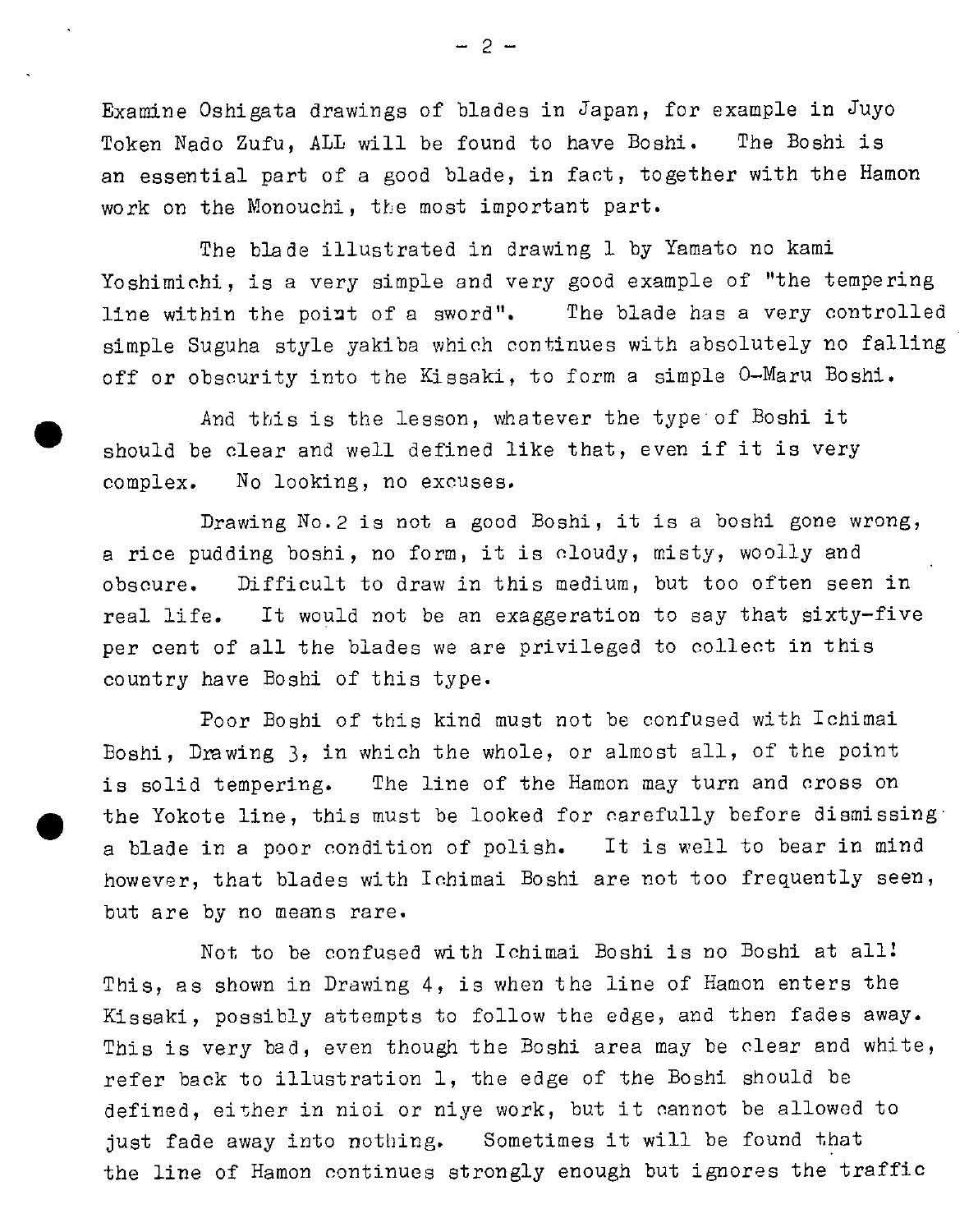signals and goes straight off the edge of the Kissaki, about <sup>a</sup> third to half-way up. This obviously is also very bad, and one may suspect that the sword has been shortened at the wrong end, the point re-ground, the whole re-furbished, and quickly sold to the nearest Foreign Devil.

Drawing 4 illustrates the major fault on Boshi, and this leads to some other faults which may be found on blades even with well defined Boshi. Remember, even if the blade has a Boshi there are still a number of pitfalls to be looked for.

Drawing 5 shows:

•

•

| 1. TORI NOKUCHI. | Fine crack in the extreme tip.         |
|------------------|----------------------------------------|
| 2. KITAE WARE.   | Crack in the cutting edge.             |
| 3. KARASUGUCHI.  | Crack across mune and down both sides, |
|                  | or just one side, or just in the mune. |
| 4. TSUKI NOWA.   | Crescent (Moon) shaped crack in the    |
|                  | grain, often slightly depressed at     |
|                  | one end.                               |
| 5. TATE WARE.    | Longitudinal splits following the line |
|                  | of grain, often crossing the yokote    |
|                  | line or occurring where the grain      |
|                  | turns into the Kissaki.                |
| 6. FUKURA.       | Blisters, or associated charcoal pit.  |
| 7. MUNEWARE.     | Crack lengthways down the mune, these  |
|                  | may often be filled and difficult to   |
|                  | see.                                   |

In conclusion, to illustrate the differences between good Koto and Shinto Boshi, (here greatly enlarged photographs of Boshi on three blades, taken by a member, were displayed\*), here are three examples of excellent Boshi, typical of their School and period.

The first, a Katana blade by MORIMASA, Kongobei School, Chikuzen, dated in Japanese texts to Joji period 1362. An example of Kaen Boshi (flame) with hakikake and a considerable amount of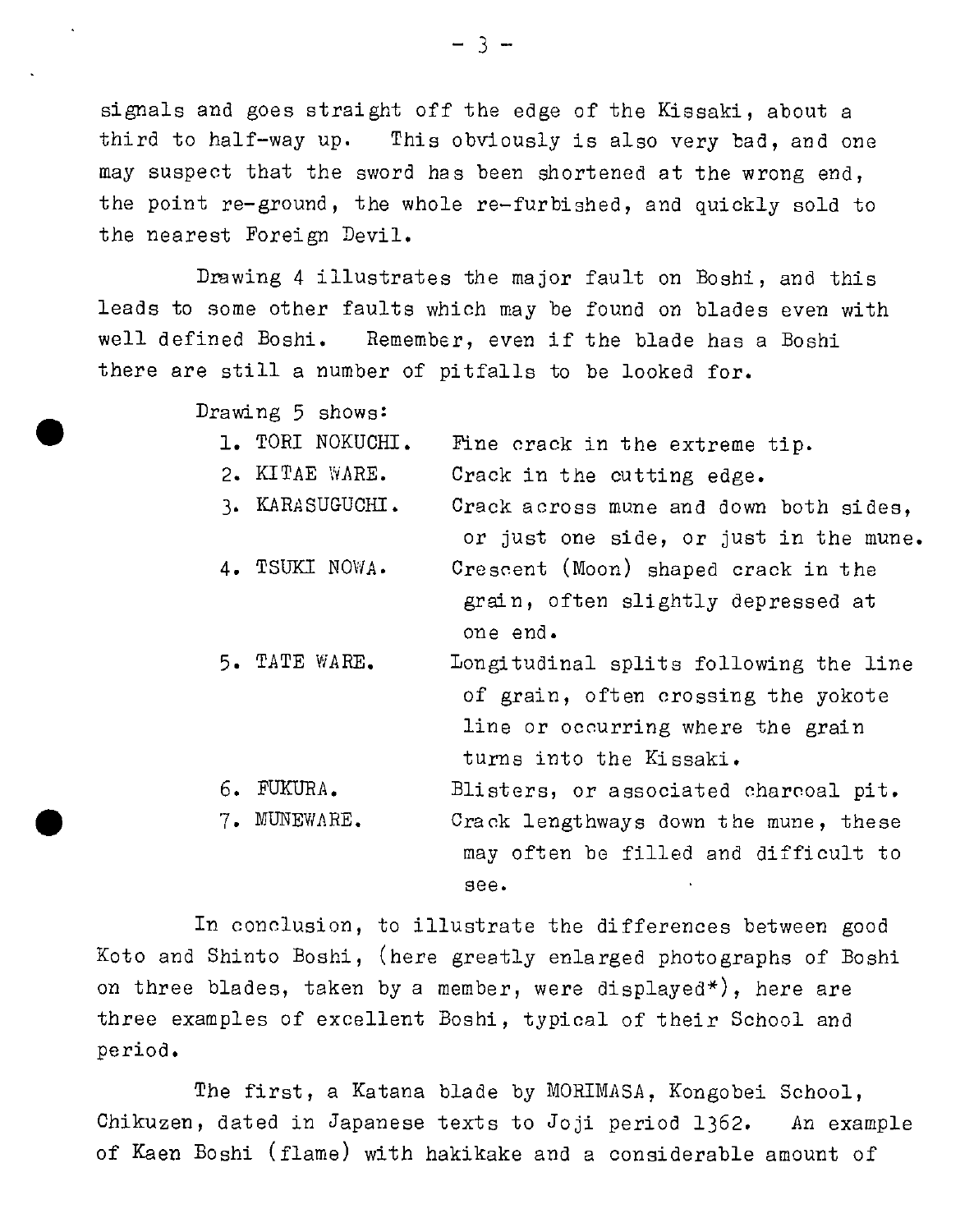niye work. It is true to say that most good Koto blades have beautiful Boshi, this being a very good example. Even if the rest of the blade is quiet and not too active, the Boshi will be good.

The second, a Katana blade by SUKENAGA, Bizen Yokoyama School, died 1851. *A* Ko-maru Boshi, with some niye work and traces of hakikake, typical of Shinto Boshi which are usually far less active than Koto, even if the Hamon on the rest of the blade is fairly active or even florid, as is the case here. There are of course, exceptions, Hankei, some of the Yoshimichi's, Kiyomaro, to name a few.

The third example, a Wakizashi blade by YOSHIMICHI, Mishina school, Yamashiro, probably "Grandfather" Yo shimichi, mid 17th century. Again a Kaen Boshi, not so pronounced as the first example, but perhaps more typical of a normal Kaen style with again considerable niye work. The Kaeri here is long and eventually continues as patches of Muneyaki down the back of the blade.

\* Two of the Boshi illustrations are reproduced here, the SUKENAGA on the left and the MORIMASA on the right. The original prints show great detail; if members would like copies they should write to the Secretary and they will be notified of the cost.

•